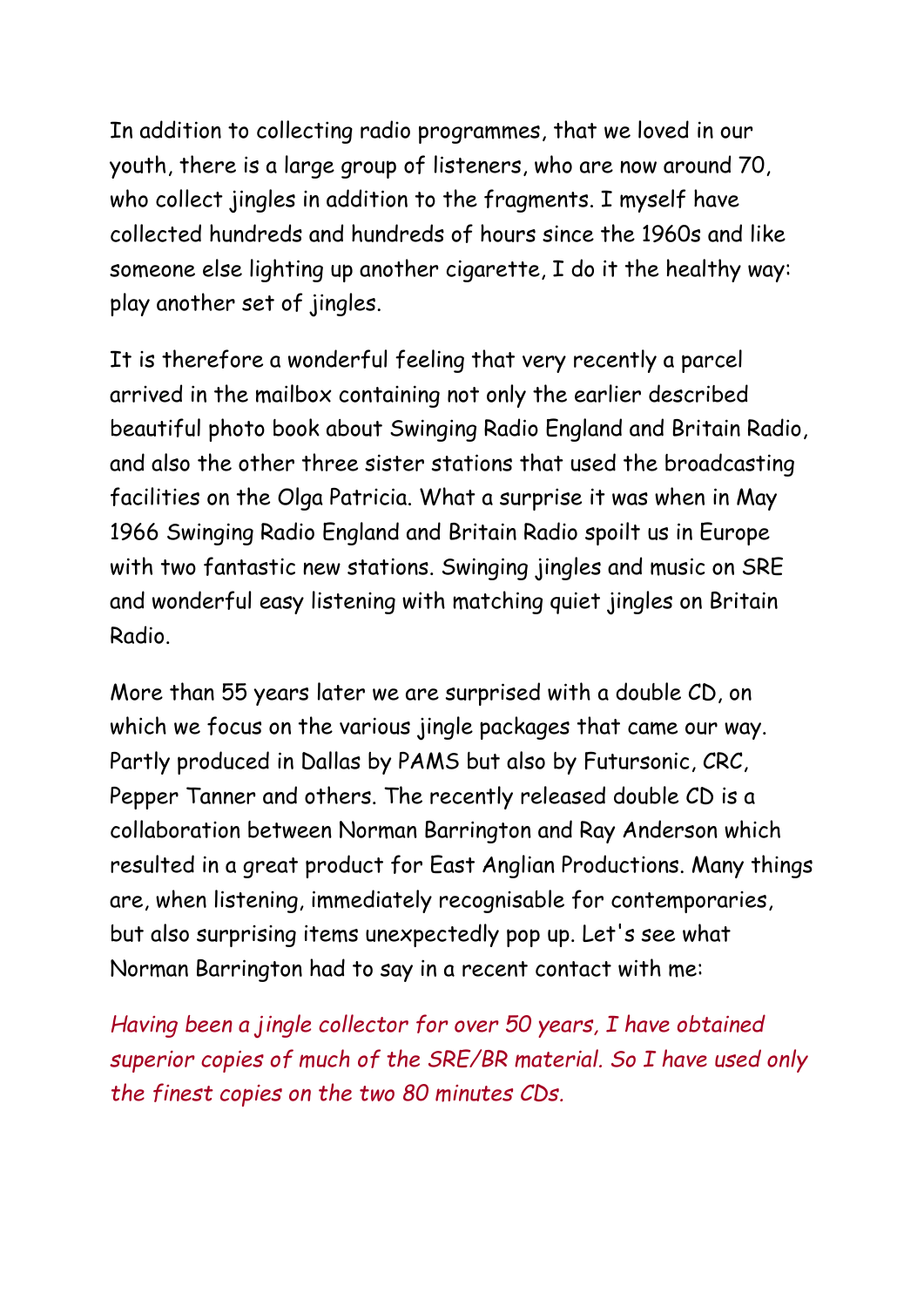*I was determined to outdo Steve England's releases in terms of quality and completeness, (in the nicest possible way), and I am sure he will understand the spirit of this, but obviously if I could not make a better collection, what would be the point?*

*Radio England was like a spectacular firework. A brilliant station, but gone in about six months, which is hard to believe looking back, with so many fans remembering that time with much affection.*

*Britain Radio gave us the first taste of the MOR format, and this lasted longer since when it changed to Radio 355 it remained much the same. Meanwhile SRE spawned Dolfijn and Radio 227, new exciting Dutch language Radio, which incidentally launched the careers of Lex Harding and Look Boden amongst others. The jingles themselves were of particular interest, because in addition to the three official purchased packages, Ron O'Quinn along with Jerry Smithwick brought with them, the entire jingle collection from WFUN Miami, these comprised PAMS as early as series #14 right up to #24. In addition WFUN bought from CRC, Futursonic, Ullman and others. In fact when we were hit by that All American brash sound, we could have been listening to WFUN itself! Plus we had Larry Dean who brought the WPTR Albany jingle collection with him, comprising PAMS, Pepper Tanner, and Spot Productions.*

*The latter being 'Thatman', which was officially resung for SRE, whilst most of the DJs were named after original WPTR jocks. So the collection is massive, whilst much of the material was old even back then (1958-1962) yet 60 years later, I have been able to source better copies than even they had at the time. Of particular note was the dramatic news formats which they changed no less than four times in just six months. I have put those different sequences together, separated by a beep for clarity.*